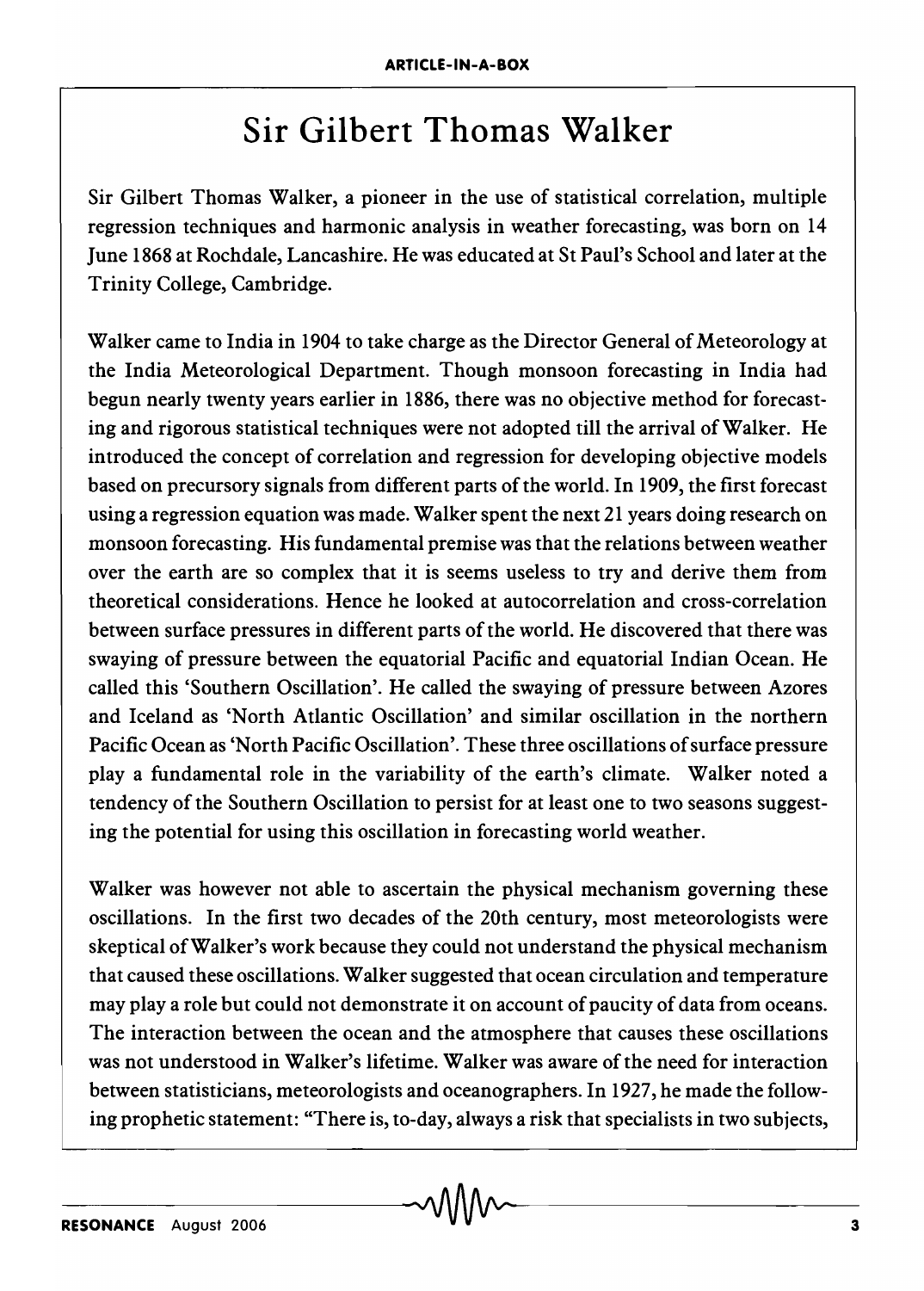using languages full of words that are unintelligible without study, will grow up not only, without knowledge of each other's work, but also will ignore the problems which require mutual assistance".

The physical mechanism that causes the Southern Oscillation was discovered by J Bjerknes in 1969, 11 years after Walker's death. Bjerknes showed that there was complex interaction between the variations in sea surface temperature in the equatorial Pacific Ocean and the atmosphere above it. This resulted in Southern Oscillation that was discovered SO years earlier by Walker. Bjerknes linked the warming of the east Pacific Ocean known as El Nino to the atmospheric pressure fluctuations called the Southern Oscillation. Bjerknes called the sinking motion of the air in the eastern equatorial Pacific Ocean and the rising motion in the western equatorial ocean as the 'Walker Circulation'. Fluctuations in the Walker Circulation have an important influence on the Indian summer monsoon rainfall.

While in India, Walker also played an important role in the life of the mathematical prodigy Srinivasa Ramanujan. The award of the first research scholarship by the Madras University to Ramanujan was possible by the recommendation of Gilbert Walker. Though Walker was not a pure mathematician, he was a former Fellow and mathematical lecturer at the Trinity College, Cambridge. He was prevailed upon by Francis Spring to look through Ramanujan's notebooks. Walker wrote to the Registrar of the Madras University; in his letter he said, "The character of the work that I saw impressed me as comparable in originality with that of a Mathematical Fellow in a Cambridge College; it appears to lack, however, as might be expected in the circumstances, the completeness and precision necessary before the universal validity of the results could be accepted. I have not specialized in the branches of pure mathematics at which he worked, and could not therefore form a reliable estimate of his abilities, which might be of an order to bring him a European reputation. But it was perfectly clear to me that the University would be justified in enabling S. Ramanujan, for a few years at least, to spend the whole of his time on mathematics without any anxiety as to his livelihood".

Walker returned to England in 1924. The King of England conferred knighthood upon him, primarily for his accomplishments in the Indian Meteorological Department. He became a Professor of Meteorology at the Imperial College, London. He